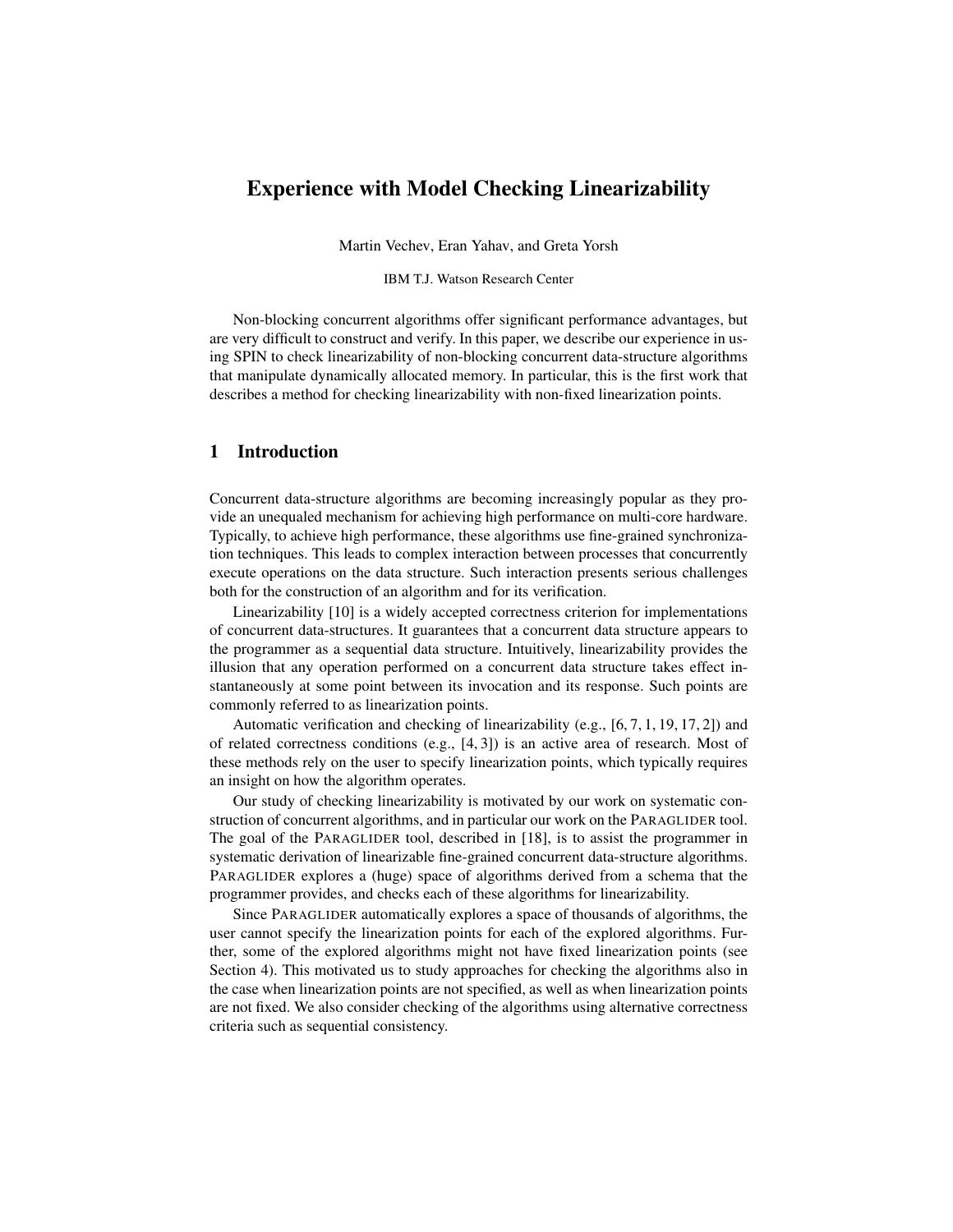While [18] has focused on the derivation process, and on the algorithms, this paper focuses on our experience with checking linearizability of the algorithms, and the lessons we have learned from this experience.

### 1.1 Highly-Concurrent Data-Structure Algorithms

Using PARAGLIDER, we checked a variety of highly-concurrent data-structure algorithms based on linked lists, ranging (with increasing complexity) from lockfree concurrent stacks [16], through concurrent queues and concurrent work-stealing queues [15], to concurrent sets [18].

In this paper, we will focus on concurrent set algorithms, which are the most complex algorithms that we have considered so far. Intuitively, a set implementation requires searching through the underlying structure (for example, correctly inserting an item into a sorted linked list), while queues and stacks only operate on the endpoints of the underlying structure. For example, in a stack implemented as linked list, push and pop operations involve only the head of the list; in a queue implemented as a linked list, enqueue and dequeue involve only the head and the tail of the list.

We believe that our experience with concurrent sets will be useful to anyone trying to check properties of even more complex concurrent algorithms, such as concurrent trees or concurrent hash tables [13] which actually use concurrent sets in their implementation.

### 1.2 Linearizability and Other Correctness Criteria

The linearizability of a concurrent object (data-structure) is checked with respect to a specification of the desired behavior of the object in a sequential setting. This sequential specification defines a set of permitted sequential executions. Informally, a concurrent object is linearizable if each concurrent execution of operations on the object is equivalent to some permitted sequential execution, in which the real-time order between non-overlapping operations is preserved. The equivalence is based on comparing the arguments of operation invocations, and the results of operations (responses).

Other correctness criteria in the literature, such as *sequential consistency* [12] also require that a concurrent history be equivalent to some sequential history in which operations appear to have executed atomically (i.e., without interleaving). However, these criteria differ on the requirements on ordering of operations. Sequential consistency requires that operations in the sequential history appear in an order that is consistent with the order seen at individual threads. Compared to these correctness criteria, linearizability is more intuitive, as it preserves the real-time ordering of non-overlapping operations.

In this paper, we focus on checking linearizability, as it is the appropriate condition for the domain of concurrent objects [10]. Our tool can also check operation-level serializability, sequential consistency and commit-atomicity [7]. In addition, we also checked data-structure invariants (e.g., list is acyclic and sorted) and other safety properties (e.g., absence of null dereferences and memory leaks).

Checking linearizability is challenging because it requires correlating any concurrent execution with a corresponding permitted sequential execution (linearization). Note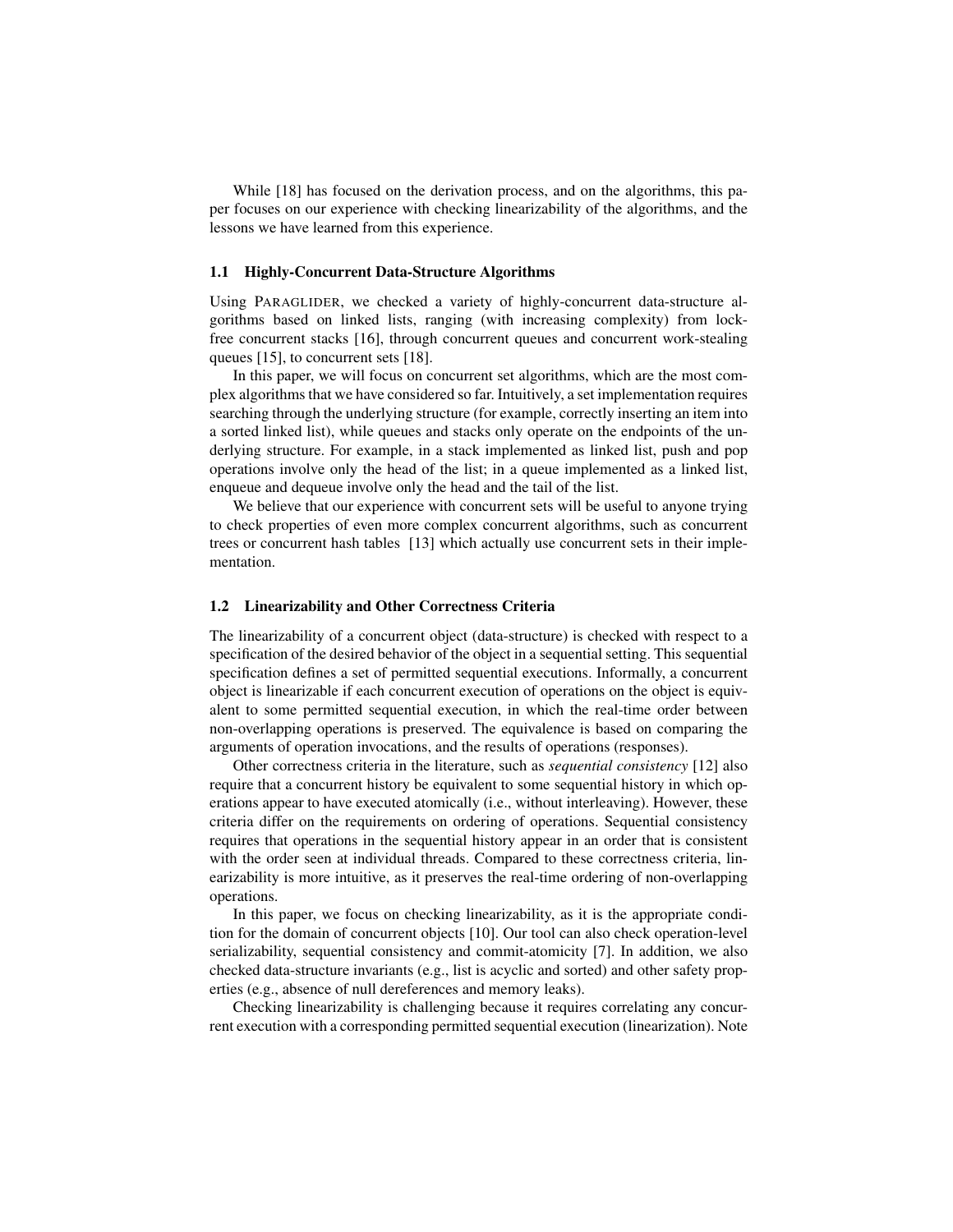that even though there could be many possible linearizations of a concurrent history, finding a *single* linearization is enough to declare the history correct.

There are two alternative ways to check linearizability: (i) *automatic linearization* explore all permutations of a concurrent history to find a permitted linearization; (ii) *linearization points*—the linearization point of each operation is a program statement at which the operation appears to take place. When the linearization points of a concurrent object are known, they induce an order between overlapping operations of a concurrent history. This obviates the need to enumerate all possible permutation for finding a linearization.

For simpler algorithms, the linearization point for an operation is usually a statement in the code of the operation. For more complex fine-grained algorithms such as the one considered in this paper, the linearization point may reside in method(s) other than the executing operation and may depend on the actual concurrent history. We classify linearization points as either *fixed* or *non-fixed* respectively. This work is the first to describe in detail the challenges and choices that arise when checking linearizability of algorithms with non-fixed linearization points. As explained in Section 4, this requires program instrumentation.

#### 1.3 Overview of PARAGLIDER

Fig. 1 shows a high-level structure of PARAGLIDER. Given a sequential specification of the algorithm and a schema, the generator explores all concurrent algorithms represented by the schema. For each algorithm, it invokes the SPIN model checker to check linearizability. The generator performs domain-specific exploration that leverages the relationship between algorithms in the space defined by the schema to reduce the number of algorithms that have to be checked by the model checker.

The Promela model, described in detail in Section 5, consists of the algorithm and a client that non-deterministically invokes operations of the algorithm. The model records the entire history of the concurrent execution as part of the state. SPIN explores the state space of the algorithm, and for every new state that it reaches, it invokes the linearization checker, describes in Section 4, which checks if the history is linearizable. Essentially, it enumerates all possible linearizations of the history and checks each one against the sequential specification. This method is entirely automatic, requires no user annotations, which is the key for the success of the systematic derivation process. The main shortcoming of this method is that it records the entire history as part of the state, which limits the state space that can be explored in practice. Therefore, we limit the length of the history by placing a bound on the number of operations the client can invoke.

PARAGLIDER supports both automatic checking, described above, and checking with linearization points. The latter requires algorithm-specific annotations to be provided by the user, but allows the model checker to explore a larger state space of the algorithm than the first approach.

The generator produces a small set of candidate algorithms, which pass the automatic linearizability checker. This process is shown in the top half of Fig. 1. The user can perform a more through checking of individual candidate algorithms by providing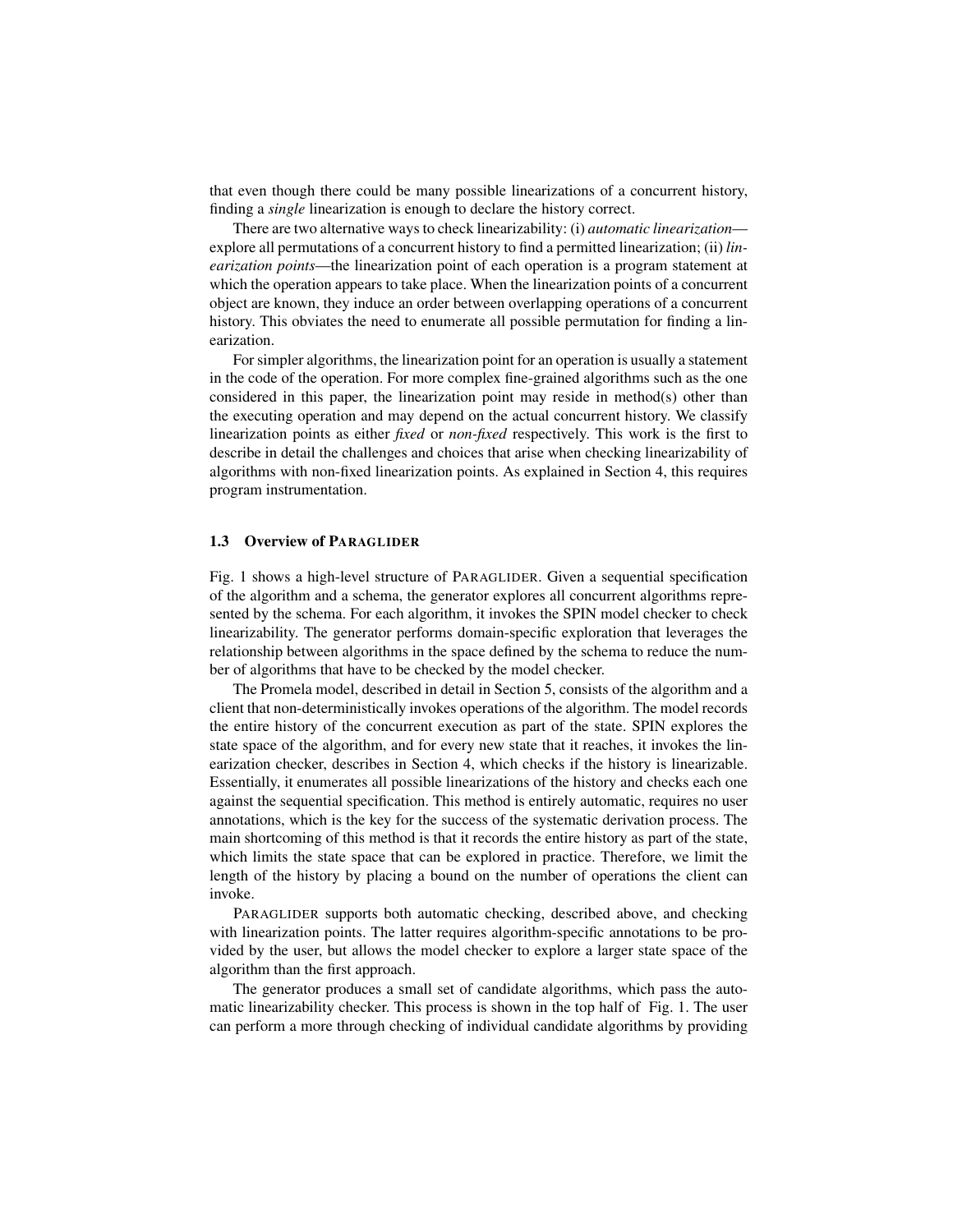

Fig. 1. Overview of PARAGLIDER tool.

PARAGLIDER with linearization points. The linearization is built and checked on-thefly in SPIN using linearization points. Thus, we no longer need to record the history as part of the state. This process is shown in the bottom half of Fig. 1.

In both methods, the most general client is a program that non-deterministically selects the operations and key values that are used with the concurrent object. However, with the linearization point method, we can now check algorithms with each thread executing this most general client, but *without* a bound on the number of operations (the automatic method requires that bound).

#### 1.4 Main Contributions

Here we briefly summarize the experience and insights that will be elaborated on in the rest of the paper.

- Garbage collection garbage collection (GC) support in a verification tool is crucial for verifying an increasing number of important concurrent algorithms. Because SPIN does not provide GC support, we implemented GC in the actual model. We discuss the challenges and choices that we made in this process.
- Non-fixed linearization points For many advanced concurrent algorithms the linearization point of an operation is *not* in the code of that operation. Checking such algorithms introduces another set of challenges not present in simpler algorithms such as queues or stacks, typically considered in the literature. We discuss the underlying issues as well as our solution to checking algorithms with non-fixed linearization points.
- Models We discuss why we used specific finite models and how this choice is related to the optimistic algorithms we are checking. We discuss different methods for checking linearizability and how each method inherently affects the size of the state space the model checker can explore.
- Data structure invariants vs. Linearizability We discuss our experience in finding algorithms that are linearizable but do not satisfy structural invariants. This motivates further work on simplifying formal proofs of linearizable algorithms.
- Sequential consistency vs. Linearizability We discuss our experience trying to find concurrent data structure algorithms which are sequentially consistent but not linearizable.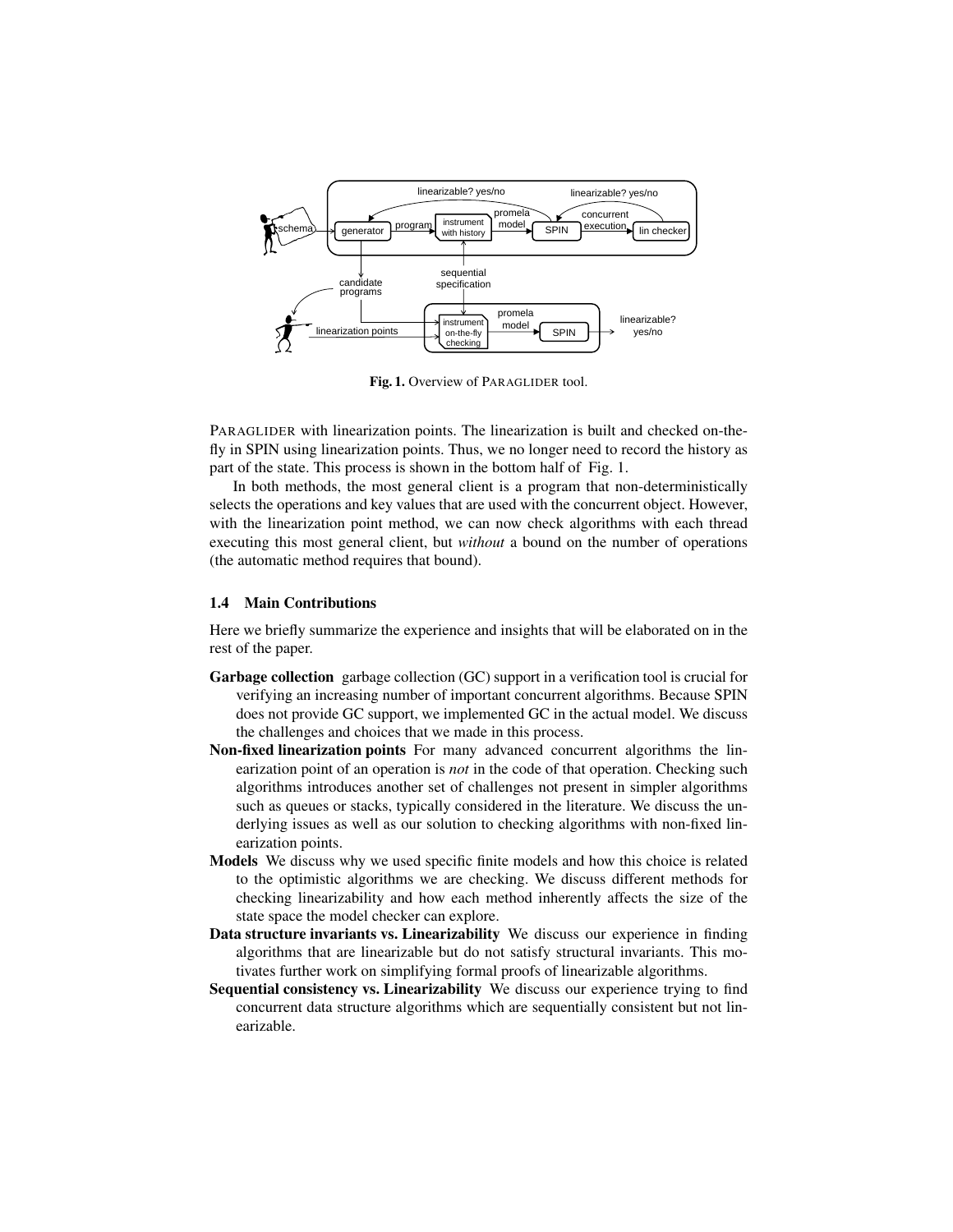### 2 Running Example

```
1 boolean add (int key) {
2 Entry *pred,*curr,*entry; 19
3 restart:
4 LOCATE(pred, curr, key)
     k = (curr \rightarrow key == key)6 if (k) return false
     entry = new Entry (key)\text{snatrix} \rightarrow \text{next} = \text{curr}9 atomic {
10 mp = ! pred−>marked
11 val = (pred \Rightarrow next == curr)
12 &&mp
13 if (! val) goto restart
14 pred\Rightarrown e x t = en try
15 }
16 return true
17 }
                                   18 boolean remove (int key) {
                                        Entry ∗pred,*curr,*r
                                   20 restart :
                                   21 LOCATE(pred, curr, key)
                                   22 k= (curr ->key ==key)
                                   23 if (k) return false
                                   24 curr ->marked = true
                                   25 \quad r = \text{curr} \rightarrow \text{next}26 atomic {
                                   27 mp = ! pred−>marked
                                  \text{val} = (\text{pred} \rightarrow \text{next} == \text{curr})29 &&mp
                                   30 if (! val) goto restart
                                   31 pred\Rightarrownext = r
                                   32 }
                                   33 return true
                                   34 }
                                                                      35 boolean contains (int key) \{36 Entry *pred,*curr;
                                                                      37 LOCATE(pred, curr, key)
                                                                      38 k = (curr ->key = = key)
                                                                      39 if (!k) return false
                                                                      40 if (k) return true
                                                                      41 }
                                                                      42
                                                                      43 LOCATE(pred, curr, key) {
                                                                      44 pred=Head
                                                                      45 c u r r =Head−>n e x t
                                                                      46 while ( curr ->key < key ) {
                                                                      47 pred = curr
                                                                      48 c u r r = c u r r−>n e x t
                                                                      49 }
                                                                      50 }
```
Fig. 2. A set algorithm using a marked bit to mark deleted nodes. A variation of [8] that uses a weaker validation condition.

To illustrate the challenges which arise when checking linearization of highlyconcurrent algorithms, we use the concurrent set algorithm shown in Fig. 2.

This algorithm is based on a singly linked list with sentinel nodes *Head* and *Tail*. Each node in the list contains three fields: an integer variable *key*, a pointer variable *next* and a boolean variable *marked*. The list is intended to be maintained in a sorted manner using the *key* field. The *Head* node always contains the minimal possible key, and the *Tail* node always contains the maximal possible key. The keys in these two sentinel nodes are never modified, but are only read and used for comparison. Initially the set is empty, that is, in the linked list, the *next* field of *Head* points to *Tail* and the next field of *Tail* points to *null*. The *marked* fields of both sentinel nodes are initialized to *false*. This algorithm consists of three methods: add, remove and contains.

To keep the list sorted, the add method first optimistically searches over the list until it finds the position where the key should be inserted. This search traversal (shown in the LOCATE macro) is performed optimistically without any locking. If a key is already in the set, then the method returns *false*. Otherwise, the thread tries to insert the key. However, in between the optimistic traversal and the insertion, the key may have been removed, or the predecessor which should point to the new key has been removed. In either of these two cases, the algorithm does not perform the insertion and restarts its operation from the beginning of the list. Otherwise, the key is inserted and the method returns *true*. The operation of the remove method is similar. It iterates over the list, and if it does not find the key it is looking for, it returns *false*. Otherwise, it checks whether the shared invariants are violated and if they are, it restarts. If they are not violated, it physically removes the node and sets its *marked* field to *true*. The *marked* field and setting it to *true* are important because they consistute a communication mechanism to tell other threads that this node has been removed in case they end up with it after the optimistic traversal. The last method is contains. It simply iterates over the heap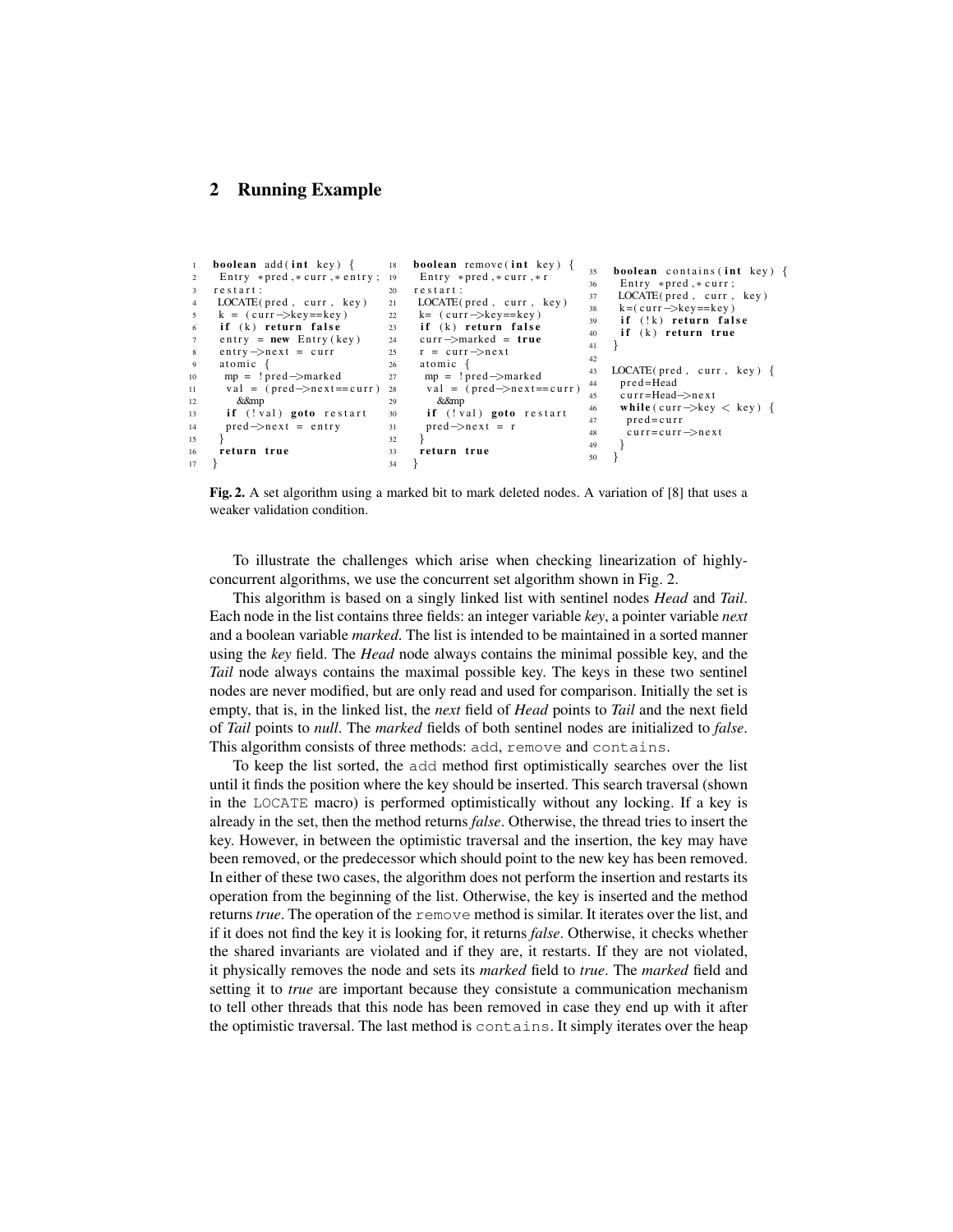without any kind of synchronization, and if it finds the key it is looking for, it returns *true*. Otherwise, it returns *false*.

It is important to note that when add or remove return *false*, they do not use any kind of synchronization. Similarly, for the contains method. That is, these methods complete successfully *without* using any synchronization, even though as they iterate, the list can be modified significantly by add and remove operations executed by other threads. It is exactly this kind of iteration over the linked list *without* any synchronization that distinguishes the concurrent set algorithms from concurrent stack and queues, and makes verification of concurrent sets significantly more involved.

Memory Management This algorithm requires the presence of a garbage collector. That is, the memory (the nodes of the linked list) is only managed by the garbage collector and not via manual memory management. To understand why a garbage collector is required, consider for example execution of remove right after the node is disconnected from the list, in line 31. It would be incorrect to free the removed node immediately at this point, because another thread may have a reference to this node. For example, a contains method may be iterating over the list optimistically and just when it is about to read the *next* field of a node, that node is freed. Then, in the next step of contains, it will try to dereference a freed node — a memory error which might cause a system crash.

There are various ways to deal with this issue, including techniques such as hazard pointers [14]. In practice, garbage collection is becoming more popular via managed safe languages such as Java,  $X10$ ,  $C\#$  which provide concurrent data-structure algorithms such as Fig. 2 user-level libraries. In this paper, we focus on algorithms that assume garbage collection.

### 3 Background: Linearizability

linearizability is verified with respect to a sequential specification (pre/post conditions). A concurrent object is linearizable if each execution of its operations is equivalent to a permitted sequential execution in which the order between non-overlapping operations is preserved.

Formally, an operation *op* is a pair of invocation and a response events. An invocation event is a triple  $(tid, op, args)$  where  $tid$  is the thread identifier, op is the operation identifier, and  $args$  are the arguments. Similarly, a response event is triple  $(tid, op, val)$ where tid and op are as defined earlier, and val is the value returned from the operation. For an operation op, we denote its invocation by  $inv(op)$  and its response by  $res(op)$ . A *history* is a sequence of invoke and response events. A *sequential history* is one in which each invocation is immediately followed by a matching response. A *thread subhistory*,  $h|tid$  is the subsequence of all events in  $h$  that have thread id  $tid$ . Two histories  $h_1, h_2$  are *equivalent* when for every tid,  $h_1|tid = h_2|tid$ . An operation  $op_1$  precedes  $op_2$  in h, and write  $op_1 <_h op_2$ , if  $res(op_1)$  appears before  $inv(op_2)$  in h. A history h is linearizable, when there exists an equivalent sequential history s, called a linearization, such that for every two operations  $op_1, op_2$ , if  $op_1 <sub>h</sub> op_2$  then  $op_1 <sub>s</sub> op_2$ . That is, s is equivalent to  $h$ , and respects the global ordering of non-overlapping operations in  $h$ .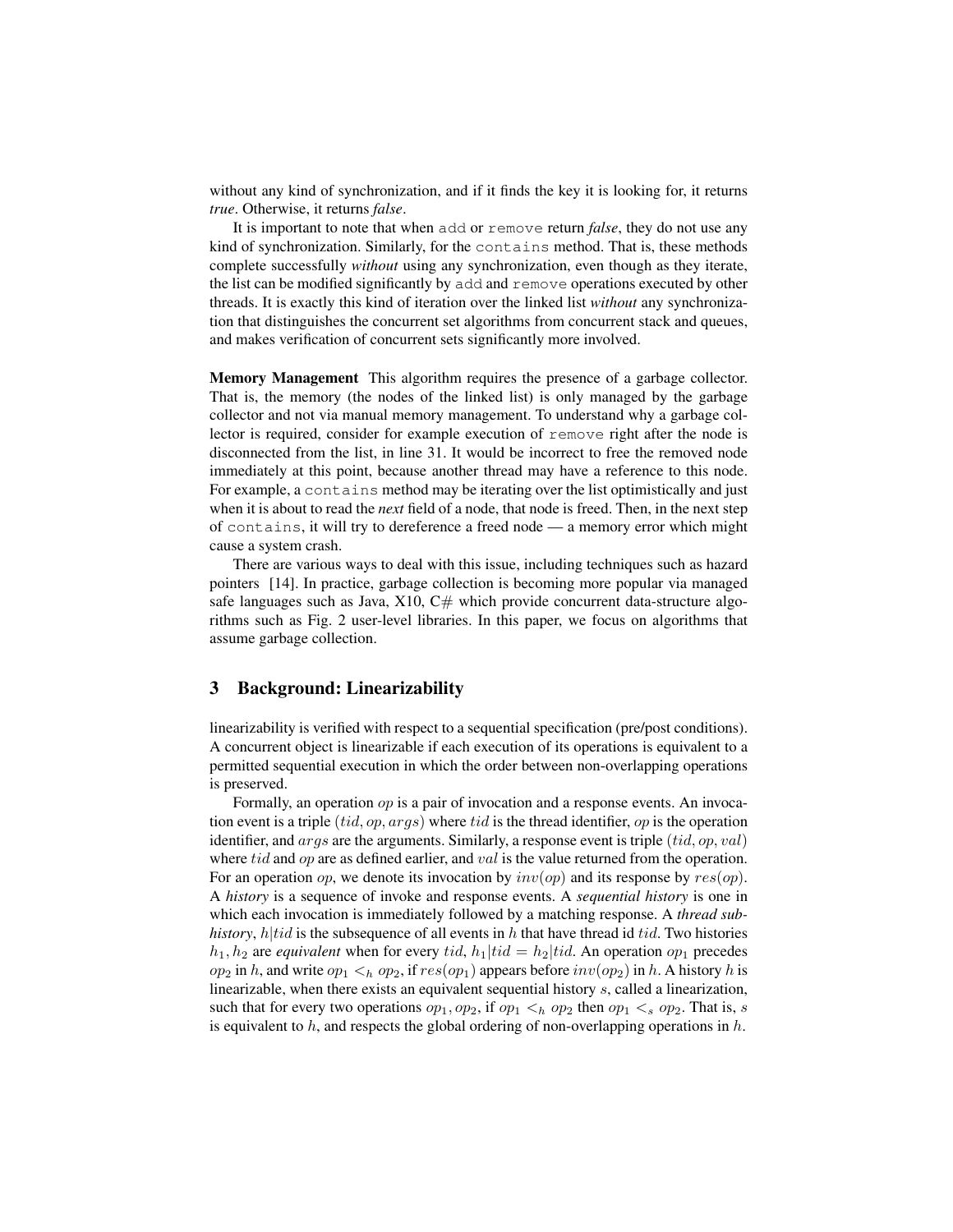

Fig. 3. Concurrent histories and possible sequential histories corresponding to them.

**Example 31** Fig. 3 shows two concurrent histories  $H_1$  and  $H_2$ , and a sequential his*tory* L1*. All histories involve two threads invoking operations on a shared concurrent set. In the figure, we abbreviate names of operations, and use* a*,*r*, and* c*, for* add*,* remove*, and* contains*, respectively. We use* inv op(x) *to denote the invocation of an operation* op *with an argument value* x*, and* op/val *to denote the response* op *with return value* val*.*

*Consider the history*  $H_1$ *. For now, ignore the star symbols. In this history,* add (4) *is overlapping with* remove(4)*, and* add(7) *overlaps* contains(7)*. The history*  $H_1$  *is linearizable. We can find an equivalent sequential history that preserves the global order of non-overlapping operations. The history*  $L_1$  *is a possible linearization of* H<sup>1</sup> *(in general, a concurrent history may have multiple linearizations).*

*In contrast, the history*  $H_2$  *is non-linearizable. This is because* remove (4) *returns*  $true$  (removal succeeded), and contains (4) that appears after remove (4) in  $H_2$ *also returns true. However, the history*  $H_2$  *is* sequentially consistent.

We know from the definition of linearizability that for every operation  $op$ , there exists a point between its invocation  $inv(op)$  and response  $res(op)$  in the history h where op appears to take effect. This point is typically referred to as the *linearization point*  $lp(op)$  of the operation *op*. Given a concurrent history h, the (total) ordering between these points induces a linearization.

**Example 32** *Consider the history*  $H_1$  *of Fig. 3, the star symbols in the figure denote the occurrence of a user-specified linearization point in each operation. Using the relative ordering between these points determines the order between overlapping operations,* and therefore determines a unique linearization of  $H_1$ , shown as  $L_1$ .

### 4 Checking Linearizability

#### 4.1 Automatic Linearization

A straightforward way to automatically check whether a concurrent history has a corresponding linearization is to simply try all possible permutations of the concurrent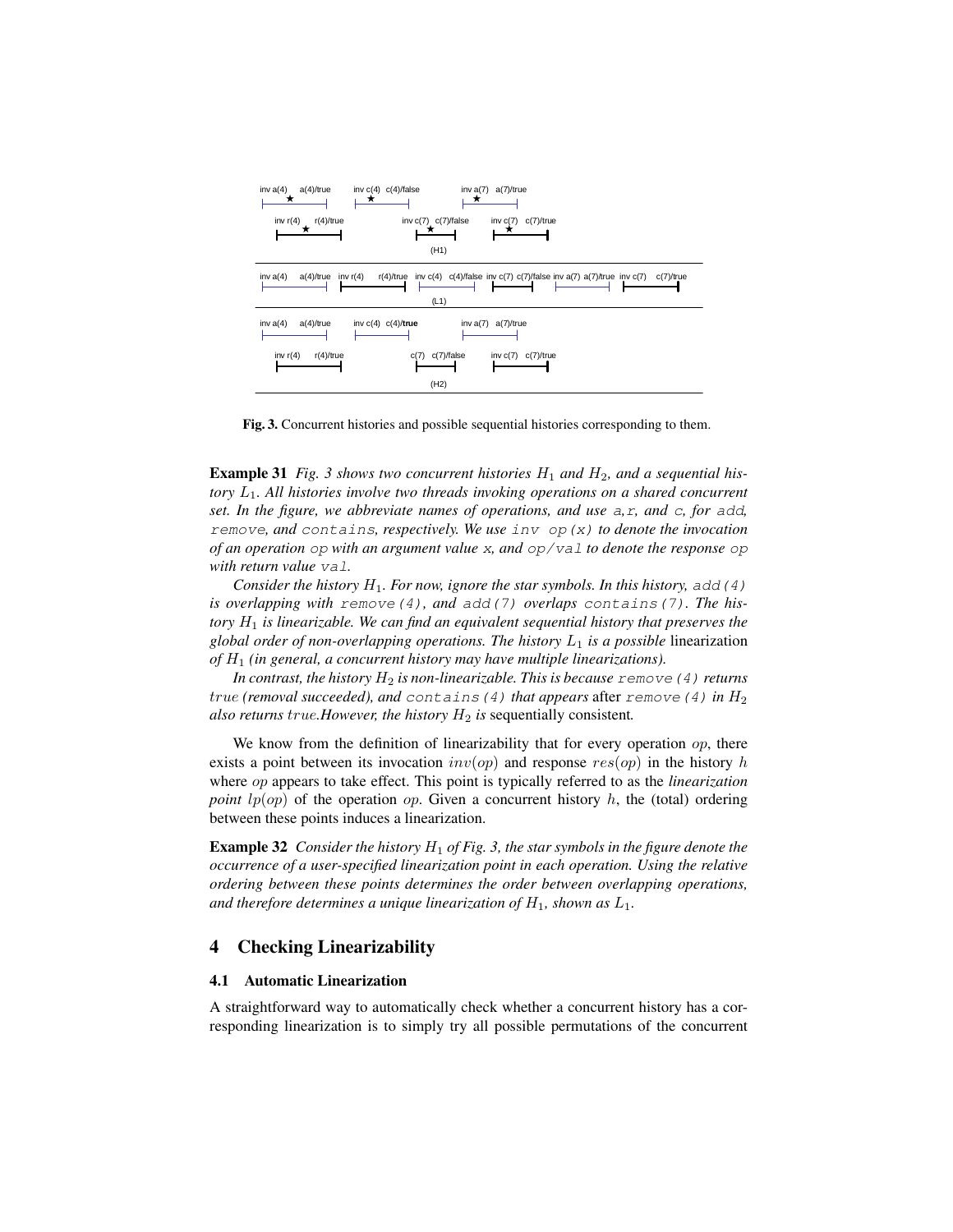history until we either find a linearization and stop, or fail to find one and report that the concurrent history is not linearizable. We refer to this approach as *Automatic Linearization*. While this approach is conceptually simple, its worst-case time and space complexity is exponential in the length of the concurrent history. Despite its inherent complexity costs, we do use this method for checking concurrent histories of small length (e.g. less than 20). In practice, the space used for incorrect algorithms is typically small because incorrect algorithms often exhibit an incorrect concurrent history that is already almost sequential. We use this approach when we need a fast way to automatically filter through a massive search space, as part of the process of exploring algorithms, but this approach can be used in stand-alone mode as well.

*Example 1 (Enumeration).* Fig. 4 demonstrates how the checking procedure works for a simple history (H1). This history is an example for the kind of histories recorded inside a single state that is explored by the model checker. There are two threads in the history: one thread executes two  $add(5)$  operations, both of which return  $true$ while the second thread executes a remove  $(5)$  operation that also returns true. To check linearizability of H1, our procedure enumerates all possible linearizations of H1. In this case, these are  $(L1)$ ,  $(L2)$  and  $(L3)$ . These histories are obtained by re-ordering only overlapping operations of H1. For each of these three potential linearizations, we execute the operations over the (executable) specification, and compare the return value of each operation to its corresponding return value in the concurrent history. In this example,  $(L1)$  is not a valid linearization of  $(H1)$  as its remove (5) returns  $false$ . Similarly, (L3) is not a valid linearization of  $(H1)$  as its second add (5) returns  $false$ . The sequential history (L2) is a valid linearization of (H1) as its invocation and response values match the ones in the concurrent history.



Fig. 4. Enumeration of linearizations. (H1) is a concurrent history, and (L1),(L2), and (L3) are its three potential linearizations.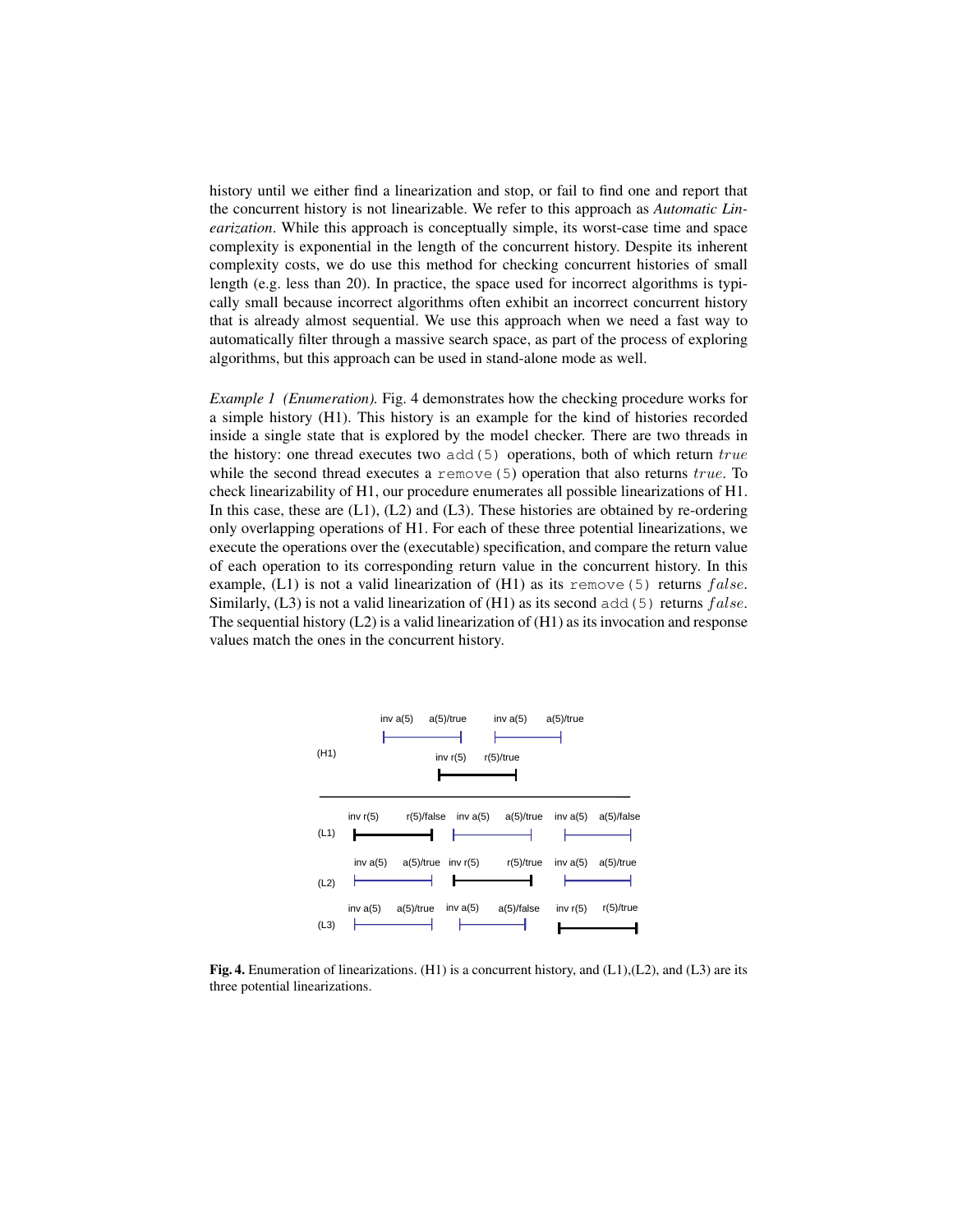### 4.2 Checking Linearizability using Linearization Points

An alternative approach provides linear time and space complexity but requires the linearization points as input. Usually, the user provides linearization points by explicitly defining them as statements in the code of the algorithm. Typically, these linearization points are at program locations that update a globally visible shared variable. For example, in Fig. 2, the linearization point of a successful remove operation returning *true* is the instruction pred->next =  $r$ . Once the linearization point of an operation is known, and we encounter that point during model checking, we execute the corresponding sequential operation and record its result. When the concurrent operation completes, we compare its result to the (recorded) result of the sequential operation.

In the algorithms we checked, the linearization point is immediately before the return of the concurrent operation, and the return value of the concurrent operation is known. Therefore, we can immediately compare the result of the concurrent operation to that of the sequential, without recording the latter.

Non-fixed Linearization Points For many concurrent algorithms, the linearization point of an operation is not fixed, i.e., it may appear outside of the code of the operation. Consider again the remove operation of the set algorithm from Fig. 2. In the case where the operation returns *false*, the linearization point is not always in the same thread. For example, let us assume the linearization point of the operation is the statement return false. The problem is that at this point, the key which we are trying to remove may actually already be in the list, although remove did not find it. This can occur because, just after the traversal of the list is finished, another concurrent thread adds the key that remove is looking for. Hence, at the time when remove returns *false*, the key is already in the list and thus the sequential operation returns *true*, failing the linearization check.

In fact, it is impossible to describe the linearization point as a single, fixed, program location for the cases when add or remove return *false*, and for both return value of contains. Intuitively, to describe the linearization point in such cases, we need to take into account the relevant operations performed by other threads. Further, the choice of linearization points is not unique. For example, consider the case of remove returning *false*. We can informally describe the linearization point in either one of the following ways:

- (1) The linearization point for an executing remove operation which returns *false* for key  $k$  is the earliest of two events: either before a successful addition of key *k* by another concurrent thread or the statement which compares key *k* to *curr*'s key in the current execution of remove. (Note how the linearization point of one operation can now be found in the execution of another operation.)
- (2) The linearization point for an executing remove operation which returns *false* for key *k* is either before a successful addition of key *k* by another concurrent thread or after a successful removal of key *k* by another thread, or the statement which compares key *k* to *curr*'s key in the current execution of remove. (That is, if another thread removes the key *k* that this method is trying to remove, we can linearize the current method at the point right after the key is removed successfully by the other thread.)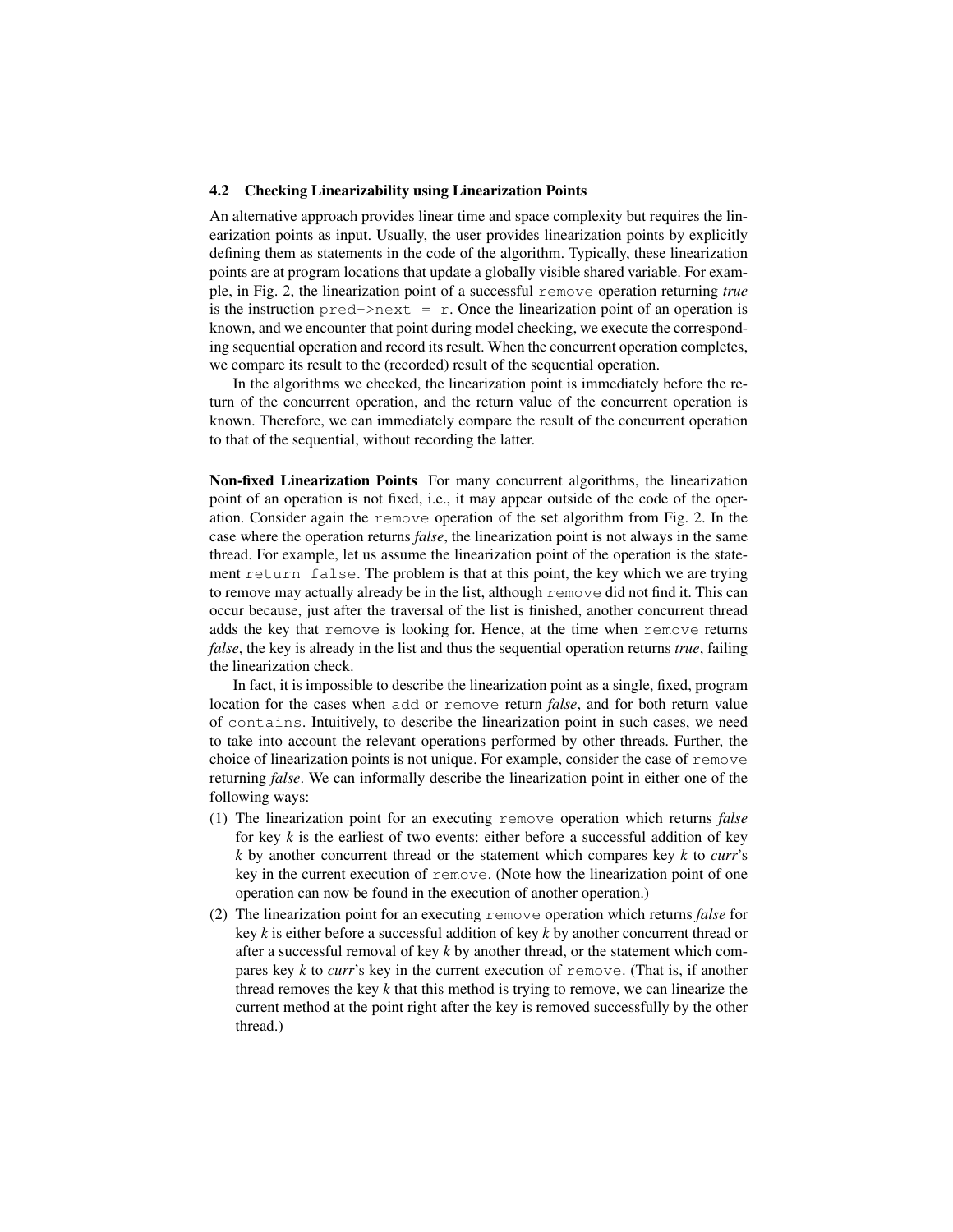The second definition is a more refined than the first, including the possibility of having the linearization point of a failed remove be the linearization point of a successful removal of the same key by another thread. We can keep refining this definition by adding longer sequences of add's and remove's of the same key by other threads.

*Example 2 (Non-fixed Linearization Points).* Consider the example concurrent history show in Fig. 5 in which one thread is performing remove with key 5 and another thread performs a sequence of adding and removing that key. The star symbol denotes a successful linearization point of adding or removing 5 from the set. The figure shows the three possible linearizations of remove, e.g. either before a successful addition or after a successful removal of key 5 by another thread.



Fig. 5. Non-fixed linearization point of remove: (H1) is a concurrent history, and (L1),(L2), and (L3) are its three valid linearizations.

To summarize, for the cases of add and remove returning *false*, and for contains, not only can the linearization point of an operation be in different thread than the one executing the operation, but there may be multiple choices for describing these points. Furthermore, small changes in the algorithm can cause it to have dramatically different linearization points. In general, the more fine-grained the algorithm is, the more complex its linearization points are. From a verification standpoint, it is challenging to identify that a non-fixed linearization point is encountered during model checking, and to invoke the corresponding sequential operation.

Instrumenting for Non-fixed Linearization Points To deal with non-fixed linearization points, we instrument the program with enough information to know whether another thread is manipulating the list with the same key as the current thread. For example, in the case of the remove operation returning *false*, we can now check whether there was another thread executing a concurrent add operation with the same key. If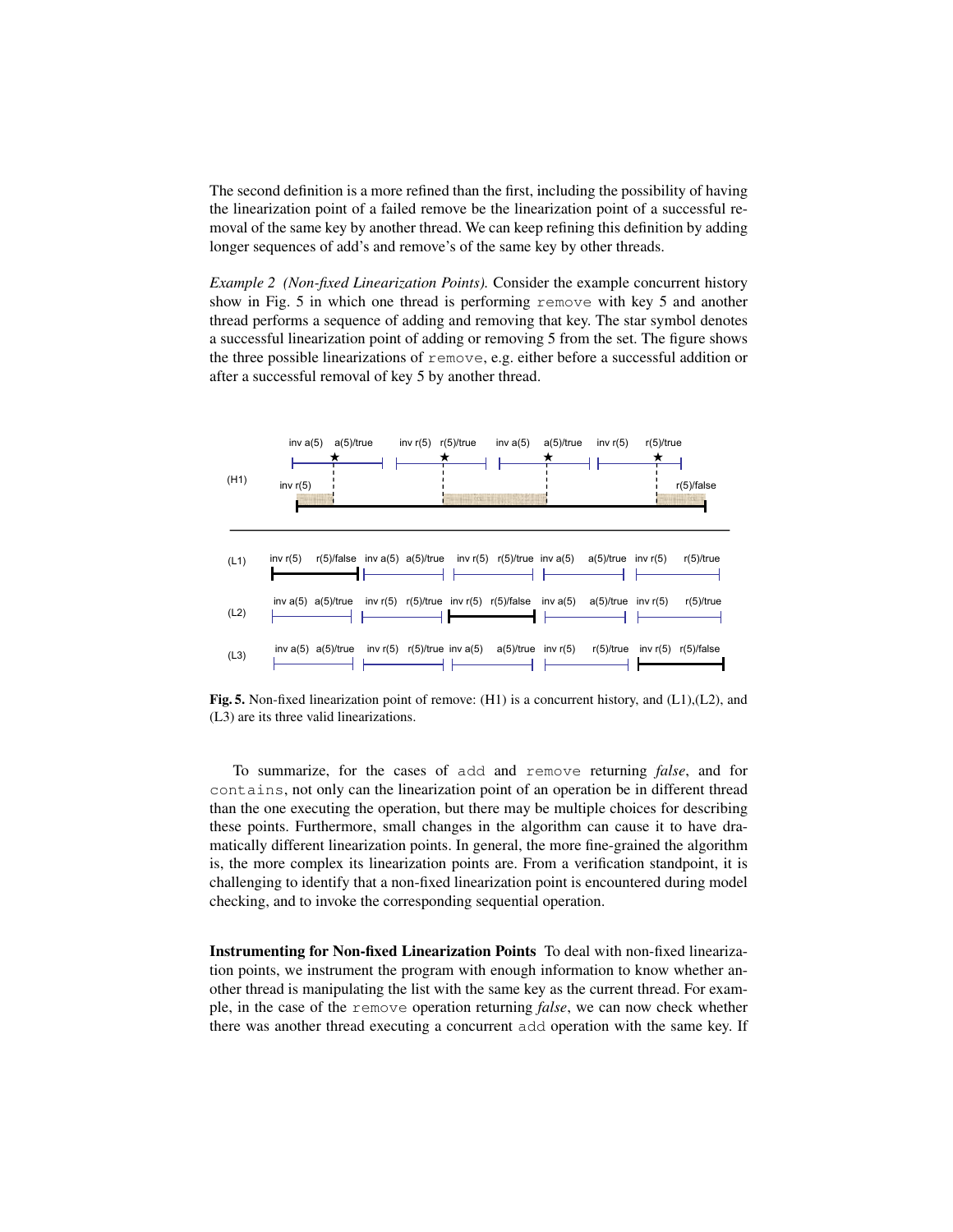this is true, then we know we can linearize the current remove operation before that successful add execution.

We find it instructive to think about this instrumentation as an abstraction of the concurrent history. Specifically, this abstraction records whether there is an overlapping concurrent operation that uses the same key as the operation of interest. In effect, in the instrumented version of the original program, all the linearization points are once again in the same thread. The instrumentation allows us to observe enough information about actions of other threads and deal with linearization points only in the same thread.

Algorithms such as concurrent stack or queues usually have fixed linearization points. This work advances the state of the art towards dealing with more complex algorithms. In particular, highly-concurrent algorithms that have read-only operations (e.g. contains in the concurrent sets) are likely to have non-fixed linearization points for these operations, and can be checked using the instrumentation described here. We are not aware of any other tool or published work that is able to check the linearizability of concurrent algorithms with non-fixed linearization points.

# 5 Modeling Algorithms

We construct a Promela model that is sound with respect to the algorithm up to the bound we explore, i.e., for every execution of the algorithm which respect the bound, in any legal environment, there is also an execution in the model. The goal is to construct an accurate Promela model which is as faithful as possible to the algorithm and its environment (e.g., assumption of a garbage collector). In this section, we explain the main issues we faced when modeling the algorithms.

### 5.1 Modeling the Heap

The first issue that arises is that our algorithms make heavy use of dynamically allocated heap data structures. However, the Promela language used by SPIN does not provide any support for manipulating dynamically allocated memory (e.g. creating new objects as dereferencing their pointers). Our desire was to stay with the latest versions of the SPIN tool as they are likely to be most stable and include the latest optimizations such as partial order reduction. Therefore, from the start we omitted the use of variants of SPIN such as dSPIN which are not actively maintained. Hence, in order to model dynamically allocated memory, we pre-allocated a global array of structures, where each structure is a node. Then, pointers are modeled as indices into the array.

### 5.2 Garbage Collection

Having modeled the heap with flat arrays and specified the algorithm in that way in Promela, the next problem was dealing with garbage collection. As mentioned already, the algorithms we consider as well as many highly-concurrent optimistic algorithms (e.g.,[9]) assume garbage collection. If no garbage collection is used, then the algorithm will leak an unbounded amount of memory, while manual memory management is tricky and requires external mechanisms. Assuming garbage collection alleviates these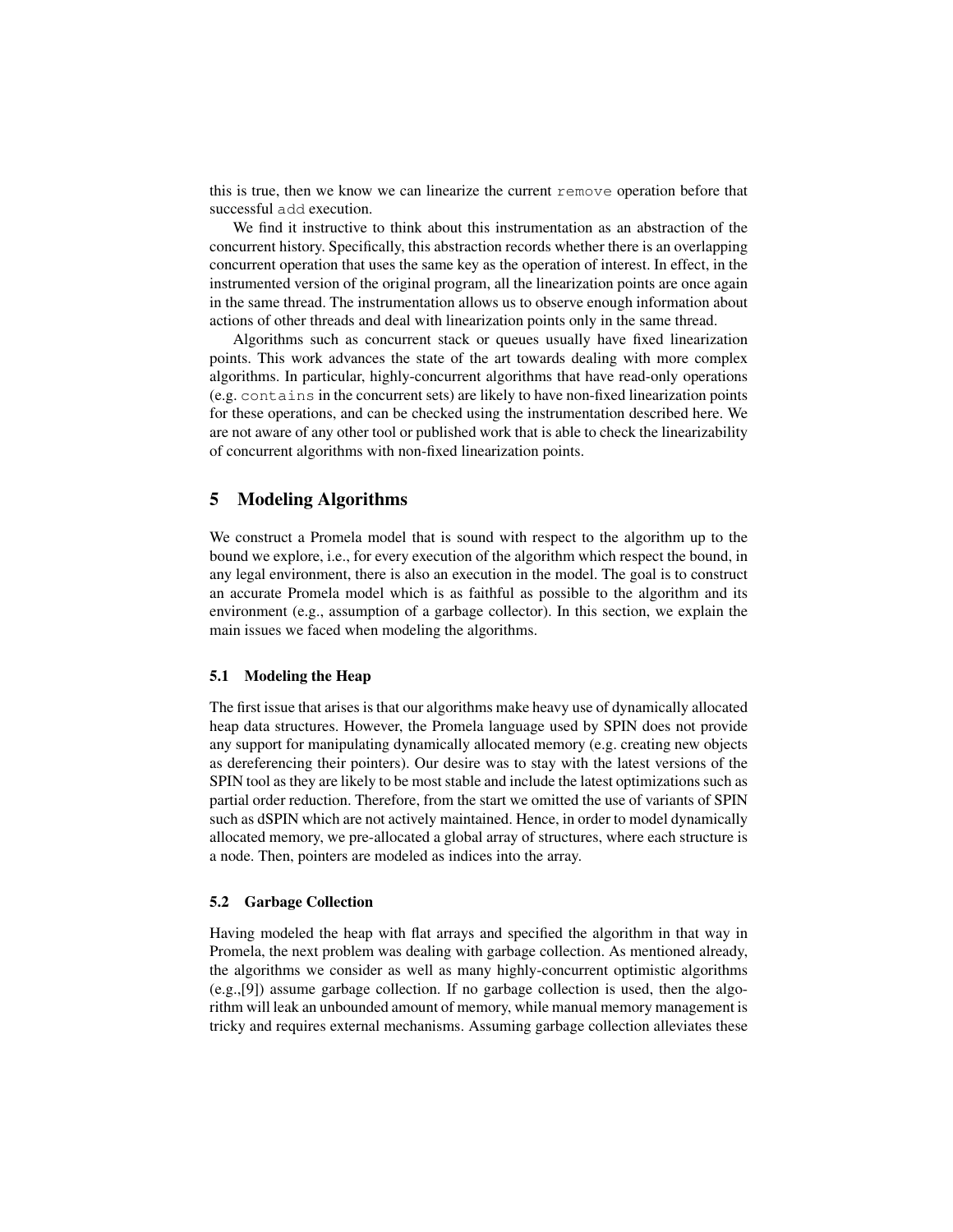problems. However, the SPIN system does not provide support for garbage collection. Hence, we define a garbage collector at the Promela model level.

Naturally, our first intuitive choice was to have a simple sequential mark and sweep collector that would run as a separate process and would collect memory whenever it is invoked. However, the problem with this approach is that it required us to provide all of the pointers from local variables of all of the threads. Unfortunately, at the model level, there is no mechanism for a process to inspect all of the local variables of other processes. We could export these local variables to be shared. However, this would perturb important optimizations such as partial order reduction. Further, even if it was possible to find what the local values of all other process variables are, we would still need to know the type of these variables, that is, whether these values are references or just pure integer values (e.g. does the variable denote the key value of the node or is that the pointer value which is also modeled as an integer ?). Further, even if we could somehow differentiate between what was an integer and what was a value, when would this garbage collection process run ?

Making all of the thread local variables globally visible, so that the collector process can find them, is not an ideal solution for two reasons. First, it perturbs partial order optimizations. Second, the collector does not run immediately when the object becomes unreachable, which means that it is now possible to create a large number of distinct states that are meaningless. That is, two states that should be the same state may differ only because they contain different unreachable and not yet collected objects. This hypothesis was confirmed by our experiments with the algorithm in Fig. 2 where even on machines with 16GB of memory, the exploration did not terminate (we tried a variety of choices for SPIN optimizations).

To address this issue, we concluded that garbage collection should run on every pointer update, effectively leading us to implement a reference counting algorithm. Each node now contains another field, the *RC* field, which is modified on pointer updates. Once the field reaches zero, the object is collected. The collector runs atomically. Once the object is collected, it is important to clear all of the node fields in order to avoid creating distinct states that differ only in those object fields. Despite the fact that the size of a single state increases, the total number of states became manageable. To address the issue of increasing state size, we experimented with various optimizations tricks (such as bit-packing all of the object fields). However, at the end we decided against such optimizations as it was becoming quite difficult to debug the resulting models and even worse, was obscuring our understanding of them. In general, in order to use this reference counting approach, the model needs to be augmented with the relevant operations on every pointer update statement. This requires careful additional work on behalf of the programmer. It would certainly have saved significant time had the SPIN runtime provided support for dynamically allocated memory and garbage collection.

### 5.3 Linearizability

As described already, there are two general ways to check linearizability: automatically and via user-specified linearization points. The linearization point approach requires some user annotations, but can check much deeper state spaces. Next, we describe how both of these approaches are realized in our models.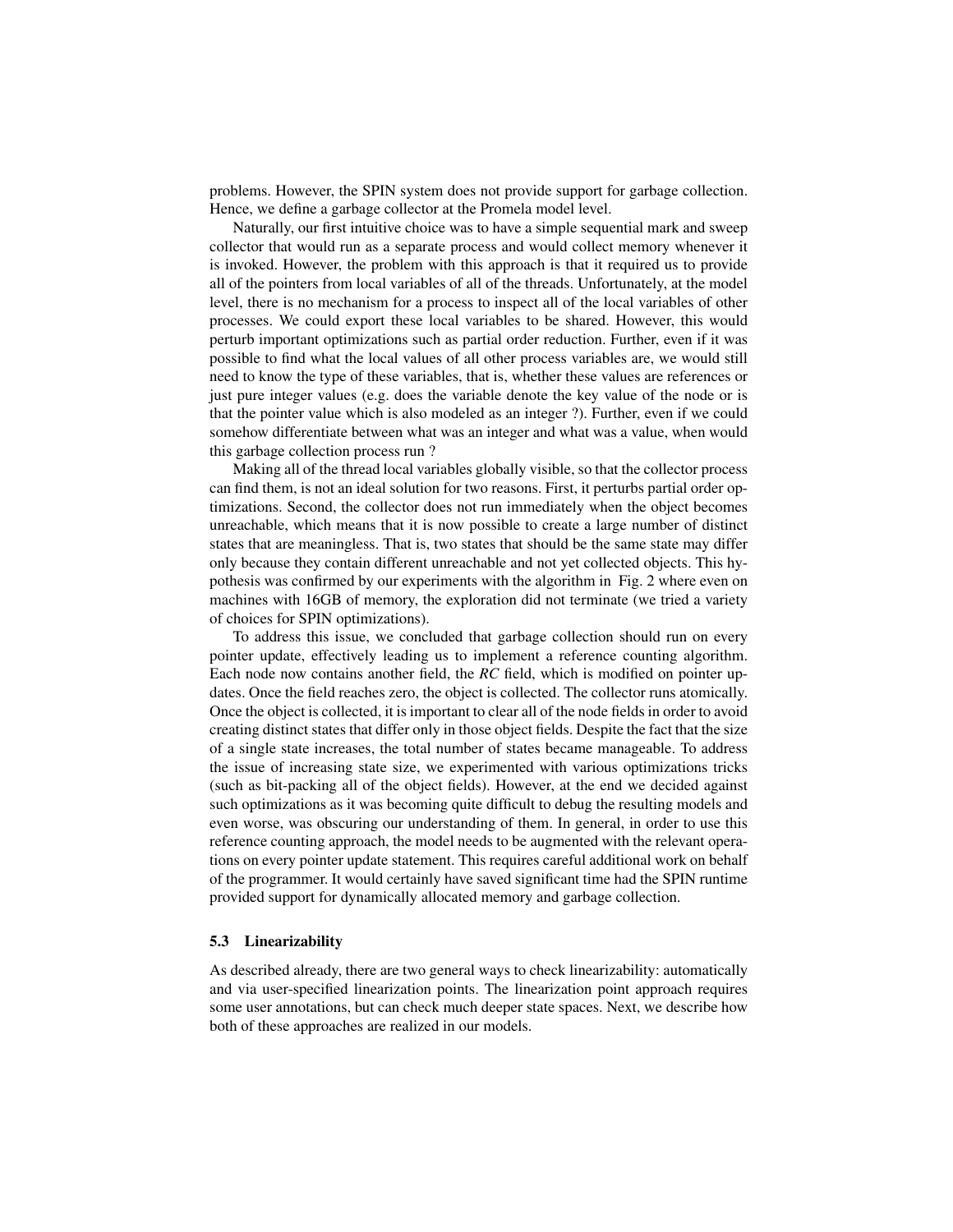For the automatic approach, we keep the executed history as part of the state. That is, each time an operation such as  $add(k)$  occurs, it records its start event, its argument and its return event (and the value of that return event if any). Clearly, with this approach we need to bound the size of the recorded history a priori, simply because every time we append an element into the history, we introduce a new state. Therefore, it is impossible to model check the algorithms using this approach with an unbounded number of operations. After the model exploration process completes, we invoke an external checker procedure (the lin. checker component of Fig. 1). This checker then takes as input the recorded history and verifies whether there is a sequential witness corresponding to that history. While automatic and hence useful to filter many algorithms, the main problem with the automatic approach is that it forces us to bound the maximal number of operations that the client executes, hence limiting the state space.

If the user is willing to specify the linearization points (and their instrumentation in the model), then we are able to check the model without an a priori bound on the maximum number of operations. That is, in this approach, we model check the algorithm with an unbounded number of operations. To deal with non-fixed linearization points, for each state, we keep the abstracted history. Simply put, for each state, the abstraction records what operation a given thread is executing and with what argument is that operation invoked. That is, we do not keep the whole history as the automatic approach does, but only keep the relevant abstraction of that. Hence, in the linearization point approach, whenever a linearization point is encountered, the sequential version is executed and the results are compared. In effect, we build the sequential witness onthe-fly. In general, one should be careful when instrumenting the program in order to use this approach, so to make sure that the additional instrumentation does not affect the behavior of the core model.

Fig. 6 shows a fragment of Promela model for checking linearizability using userspecified linearization points, including instrumentation of non-fixed points. The array notify contains for each key and each thread, whether the thread is currently executing an operation on that key.

### 5.4 Finite Model Issues

For the case where we use the automatic approach to checking linearizability, there is only a bounded number of operations allowed for the most general client. If the user specifies the linearization points then we model check the algorithm using an unbounded number of operations. In our experiments, we also bound the number of threads to two or three.

Because our algorithms require unbounded memory, we need to build a finite model in order to apply SPIN. Our models are parameterized on the maximum number of keys in the set, rather than the maximum number of objects. That is, the maximum number of keys will determine the number of objects. The reason for that is that it is difficult to say a priori what is the maximum number of objects that the algorithm will need. Due to the high concurrency of the algorithm, situations can arise where for two keys we may need for example 10 objects. The reason for that is not completely intuitive.

Consider the following example. Thread 1 iterates over the list and holds pointers to several objects (e.g. via its thread local variables  $pred$  and  $curr$ ). This thread then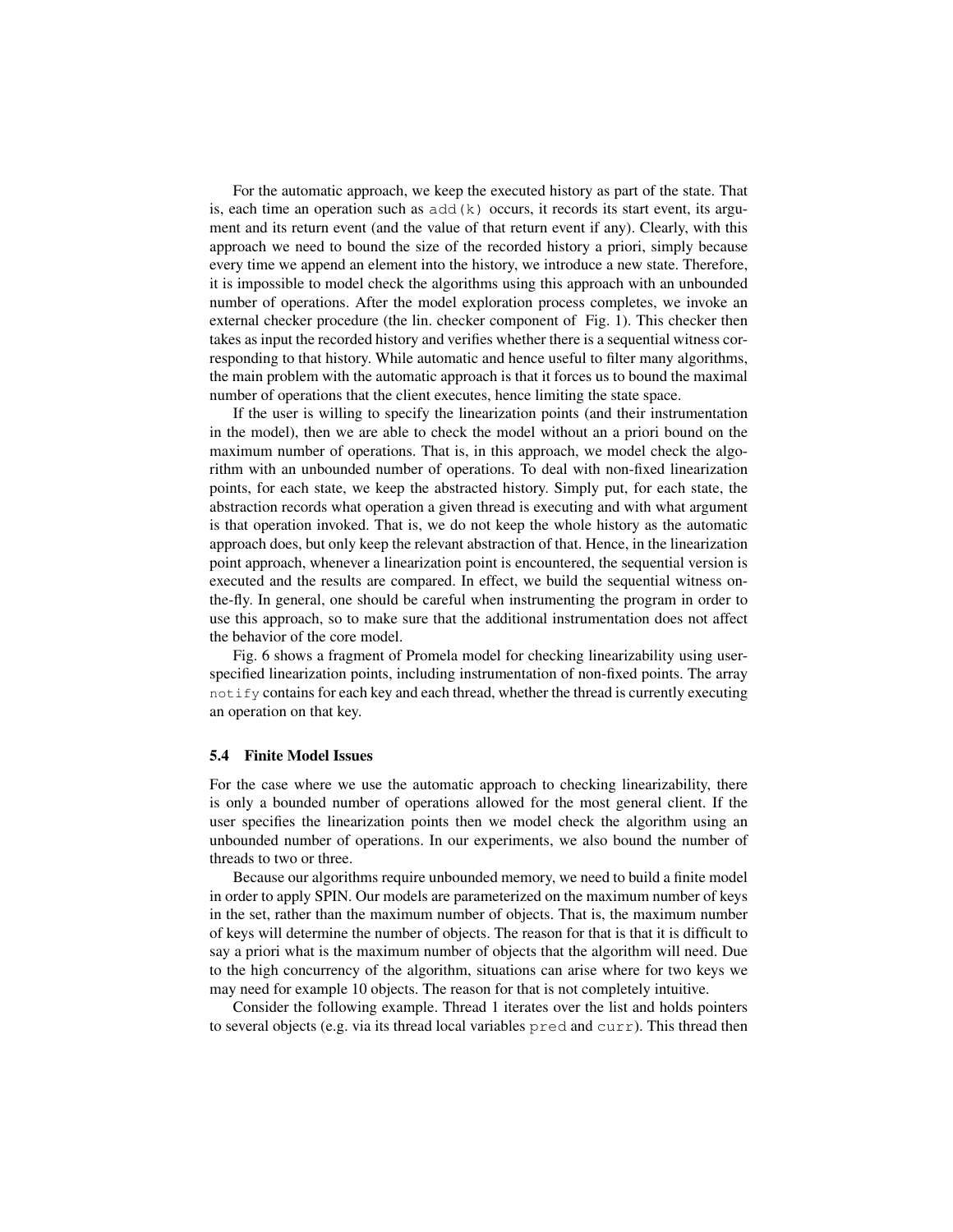gets preempted just after executing the LOCATE operation. Then a second thread starts and removes from the set all objects that the first thread is holding pointers to. Of course, these objects cannot be collected yet, because the first thread is still referencing them. The second thread then continues and inserts more objects with the same keys as the removed ones (objects holding the same keys are still reachable from the first thread).

Via similar scenarios, one can end up with a surprisingly high number of maximally reachable objects for a very small number of keys. In fact, initially we were surprised and had to debug the model in order to observe such situations. Moreover, for different algorithmic variations the maximum number of objects can vary. Of course, we would not want to pre-allocate more memory for objects than is required as this would increase the size of memory required for model checking. Hence, we experimentally determined the maximum number of objects required for a given number of keys. That is, we start with a number  $K$  of pre-allocated objects and if the algorithm tries to allocate more than  $K$  objects, we trigger an error and stop. Then we increase the value of  $K$  and repeat the process. For example, when model checking linearizability with user specified linearization points (and hence unbounded number of operations), the algorithm in Fig. 2 requires 10 objects when we used only two keys.

# 6 Experiments

Based on the mechanisms described earlier, we have constructed a large number of Promela models for a variety of concurrent algorithms including: concurrent stacks, concurrent queues, concurrent work-stealing queues, and concurrent sets. For each model, we have checked various properties including linearizability, sequential consistency and structural invariants. We have not discussed sequential consistency in detail in this paper, but our automatic tool that checks linearizability also has the option to check sequential consistency. Sequential consistency is a weaker specification than linearizability, i.e., every linearizable algorithm is sequentially consistent. Our structural invariants usually include that the list remains acyclic (for each run of the client) and that the algorithm does not leak memory.

All our experiments were done on an 8-core 2.4 GHz AMD Opteron with 16GB of memory. For the concurrent set algorithm show in Fig. 2 and its variants, we checked linearizability using the linearization point method (that explores larger state spaces than the automatic one) for two threads and two keys (recall that this may require up to 10 objects). This took around 3GB of memory. We did try to increase the number of threads to three, but the state space was larger than 16GB available on the machine. However, during the time it took SPIN to reach 16GB, it did not detect an error. Next, we observe that all of the threads are basically executing the same operations. Hence, symmetry reduction would be a very valuable optimization here. Unfortunately, SPIN does not provide symmetry reduction. We did use the Symmetric Spin [5] tool, but for three threads, it still did not complete in 16GB (although the rate of increase for used memory that SPIN outputs did decrease *significantly*). We suspect that if we provide a machine with more memory it may complete and further, for four or more threads, we would not see significant (or any) increases in memory. Our limited experience suggest that including symmetry reduction in the SPIN model checker would certainly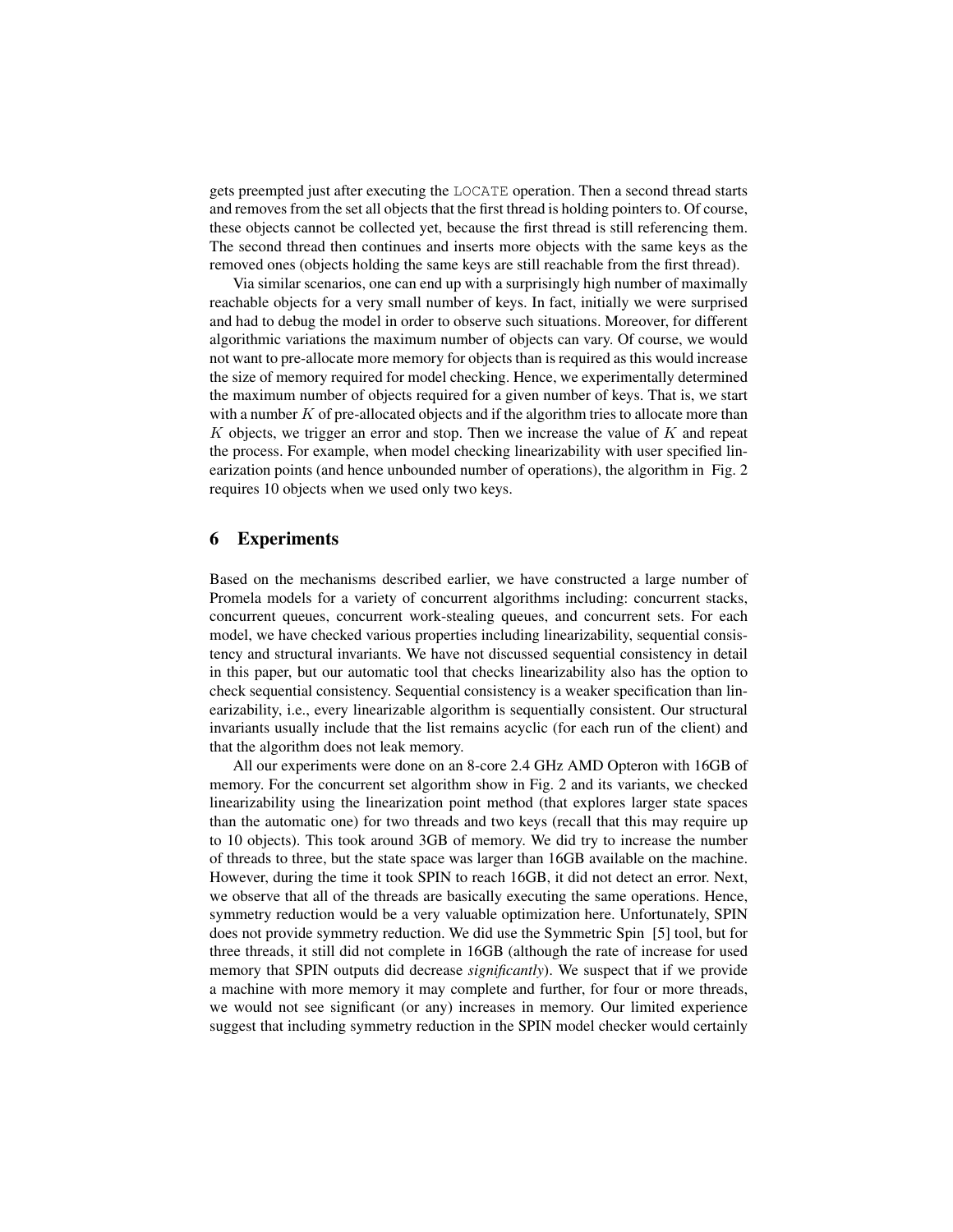be valuable in our context. (SymmSpin is not actively maintained and also requires manual effort which can be error prone). There are several variants of the set algorithm which is shown in Fig. 2. However, none of them managed to complete the model checking process with three threads. We also tried four and more threads just to see if some error will be triggered in the 16GB available, but no error was triggered. Next, we experimented with several questions which are interesting both from a verification as well as algorithmic perspectives.

### 6.1 Linearizability vs. Invariants

In all of our experiments, we checked both structural invariants in addition to linearizability. These check produced the same results, that is, all algorithms rejected due to linearizability violations also violated structural invariant. This suggests that concurrent algorithms are designed with local structural invariants in mind, rather than global temporal safety properties such as linearizability. Intuitively, this makes sense, as it is difficult to focus on the interleavings of more than few objects at a time. This suggests a new approach for formal verification of concurrent algorithms: instead of proving linearizability directly as recent work has done, it may be beneficial to prove simpler properties such as structural invariants, and then prove that they imply linearizability.

#### 6.2 Linearizability vs. Sequential Consistency

Once again, because we are generating massive number of algorithmic variations, another interesting question is: Given that theoretically, Sequential consistency permits more algorithms than linearizability (that is, sequential consistency does not require preservation of real-time order), are there any algorithms which are sequentially consistent, but not linearizable ?

Interestingly, in our experiments, we did not find any such variations. We speculate that there is a deeper reason for this result that is worth exploring further. For example, in the recent work of [11], the intuitive reasons for why linearizability is the preferred correctness criteria over weaker criteria such as sequential consistency from the viewpoint of the program using the data structure are formalized. However, it would be interesting to explore this direction from the viewpoint of the algorithm, and not only from the viewpoint of the client program using that algorithm.

### 6.3 Inferring Linearization Points

As mentioned already, linearization points can often be tricky to discover and even when they are captured, additional instrumentation may be necessary. Even in the case where the linearization points are fixed, it may not be obvious what these points are immediately. For example, in the algorithm from Fig. 2, the linearization point for a successful remove operation is *not* the marking of the node, but the physical removal. This is different than all of the existing concurrent set algorithms whose linearization point is the marking of the current node, e.g. [9, 13]. Further, as mentioned already, slight changes to the algorithm can cause the linearization points to change.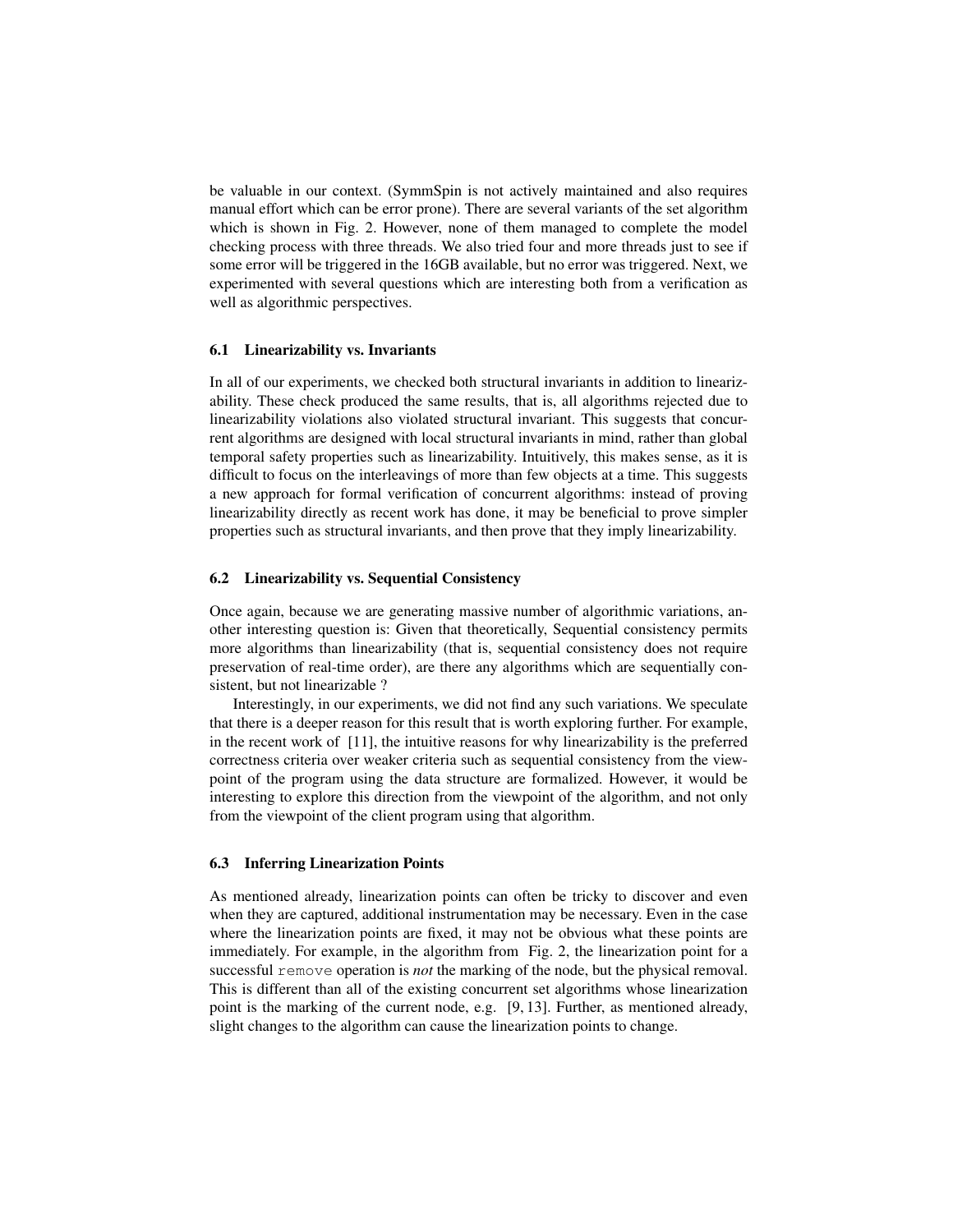Therefore, one interesting challenge is whether these points can actually be automatically inferred. And after they are discovered, can the instrumentation required to perform model checking be automatically inferred ? This would be especially helpful in the case of non-fixed points. First, from the point of view of understanding how the algorithms work, it is crucial to know where its linearization points are. Second, from the point of view of verification, this would alleviate the potentially error-prone task of the programmer having to manually instrument the original model.

# 7 Conclusion and Future Work

In this paper we presented our experience with modeling and checking linearizability of complex concurrent data structure algorithms. This is the first work that describes in detail the challenges and choices that arise in this process. We believe our experience will be instructive to anyone who attempts to specify and model check interesting concurrent algorithms.

Based on our experience, we suggest several directions for enhancing the SPIN model checker to deal with heap based concurrent algorithms such as concurrent sets. The two critical features include garbage collection support and the symmetry reduction optimization. Further, we proposed several items for future work in analysis and verification, including the automated inference of linearization points.

# References

- 1. Daphna Amit, Noam Rinetzky, Thomas W. Reps, Mooly Sagiv, and Eran Yahav. Comparison under abstraction for verifying linearizability. In *CAV*, volume 4590 of *LNCS*, pages 477– 490. Springer, 2007.
- 2. Josh Berdine, Tal Lev-Ami, Roman Manevich, G. Ramalingam, and Shmuel Sagiv. Thread quantification for concurrent shape analysis. In *CAV*, pages 399–413, 2008.
- 3. Sebastian Burckhardt, Rajeev Alur, and Milo M. K. Martin. Bounded model checking of concurrent data types on relaxed memory models: A case study. In *CAV*, 2006.
- 4. Sebastian Burckhardt, Rajeev Alur, and Milo M. K. Martin. Checkfence: checking consistency of concurrent data types on relaxed memory models. *SIGPLAN Not.*, 42(6):12–21, 2007.
- 5. Dennis Dams Dragan Bosnacki and Leszek Holenderski. Verifying commit-atomicity using model-checking. In *SPIN*, 2000.
- 6. Tayfun Elmas, Serdar Tasiran, and Shaz Qadeer. Vyrd: verifying concurrent programs by runtime refinement-violation detection. In *PLDI*, pages 27–37, 2005.
- 7. Cormac Flanagan. Verifying commit-atomicity using model-checking. In *SPIN*, 2004.
- 8. S. Heller, M. Herlihy, V. Luchangco, M. Moir, W. Scherer, and N. Shavit. A lazy concurrent list-based set algorithm. In *Proc. of conf. On Principles Of Distributed Systems (OPODIS 2005)*, pages 3–16, 2005.
- 9. Steve Heller, Maurice Herlihy, Victor Luchangco, Mark Moir, Bill Scherer, and Nir Shavit. A lazy concurrent list-based set algorithm. In *OPODIS*, 2005.
- 10. Maurice P. Herlihy and Jeannette M. Wing. Linearizability: a correctness condition for concurrent objects. *Trans. on Prog. Lang. and Syst.*, 12(3), 1990.
- 11. Noam Rinetzky Ivana Mijajlovic, Peter O'Hearn and Hongseok Yang. Abstraction for concurrent objects. In *TACAS'09*, York, UK, 2009. Springer.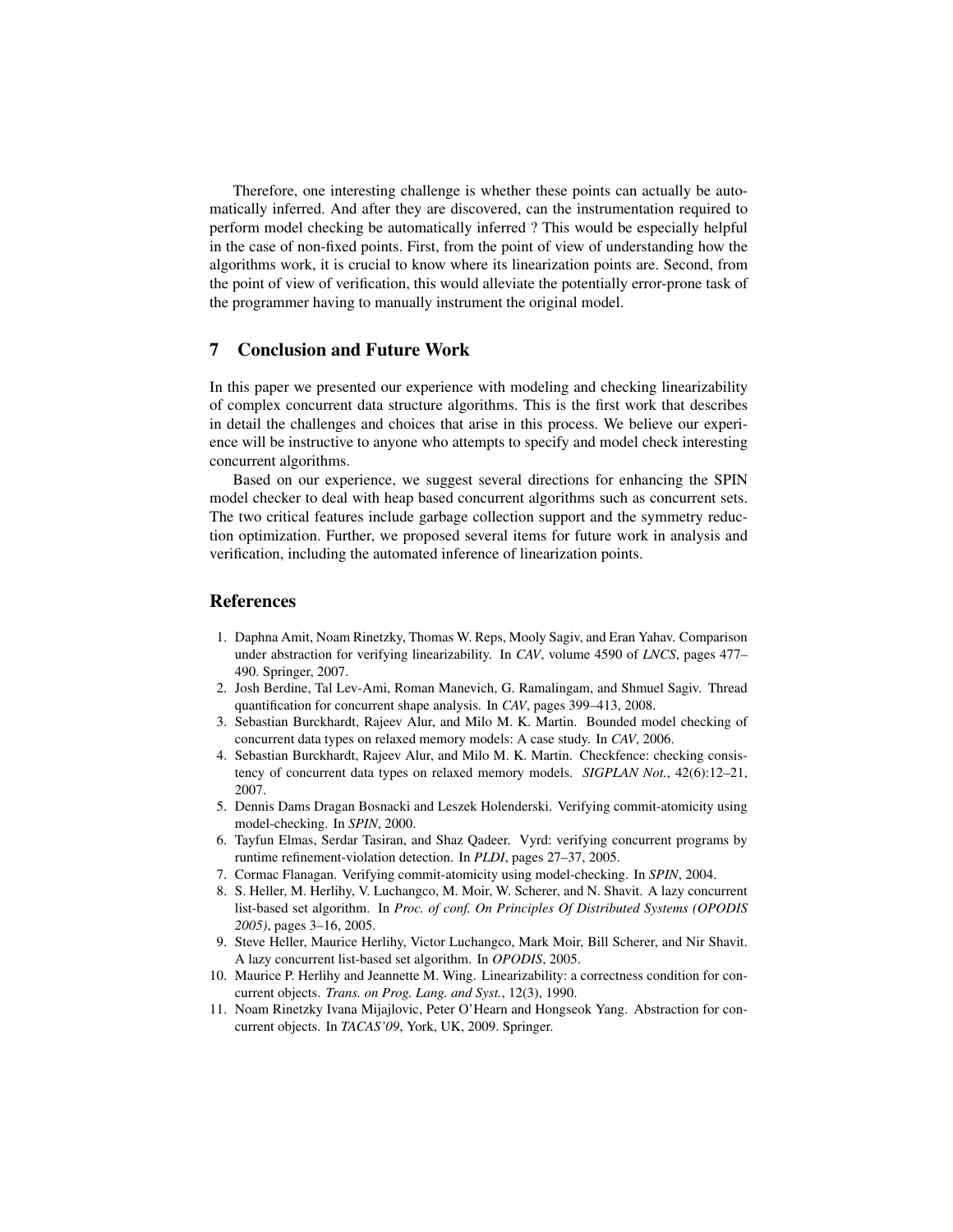- 12. L. Lamport. How to make a multiprocessor computer that correctly executes multiprocess progranm. *IEEE Trans. Comput.*, 28(9):690–691, 1979.
- 13. Maged M. Michael. High performance dynamic lock-free hash tables and list-based sets. In *SPAA*, pages 73–82, 2002.
- 14. Maged M. Michael. Hazard pointers: Safe memory reclamation for lock-free objects. *IEEE Trans. Parallel Distrib. Syst.*, 15(6), 2004.
- 15. Maged M. Michael, Martin T. Vechev, and Vijay A. Saraswat. Idempotent work stealing. In *PPOPP*, pages 45–54, 2009.
- 16. R. K. Treiber. Systems programming: Coping with parallelism. Technical Report RJ 5118, IBM Almaden Research Center, April 1986.
- 17. Viktor Vafeiadis. Shape-value abstraction for verifying linearizability. In *VMCAI*, pages 335–348, 2009.
- 18. Martin T. Vechev and Eran Yahav. Deriving linearizable fine-grained concurrent objects. In *PLDI*, pages 125–135, 2008.
- 19. Jeannette M. Wing and C. Gong. Testing and verifying concurrent objects. *J. Parallel Distrib. Comput.*, 17(1-2):164–182, 1993.